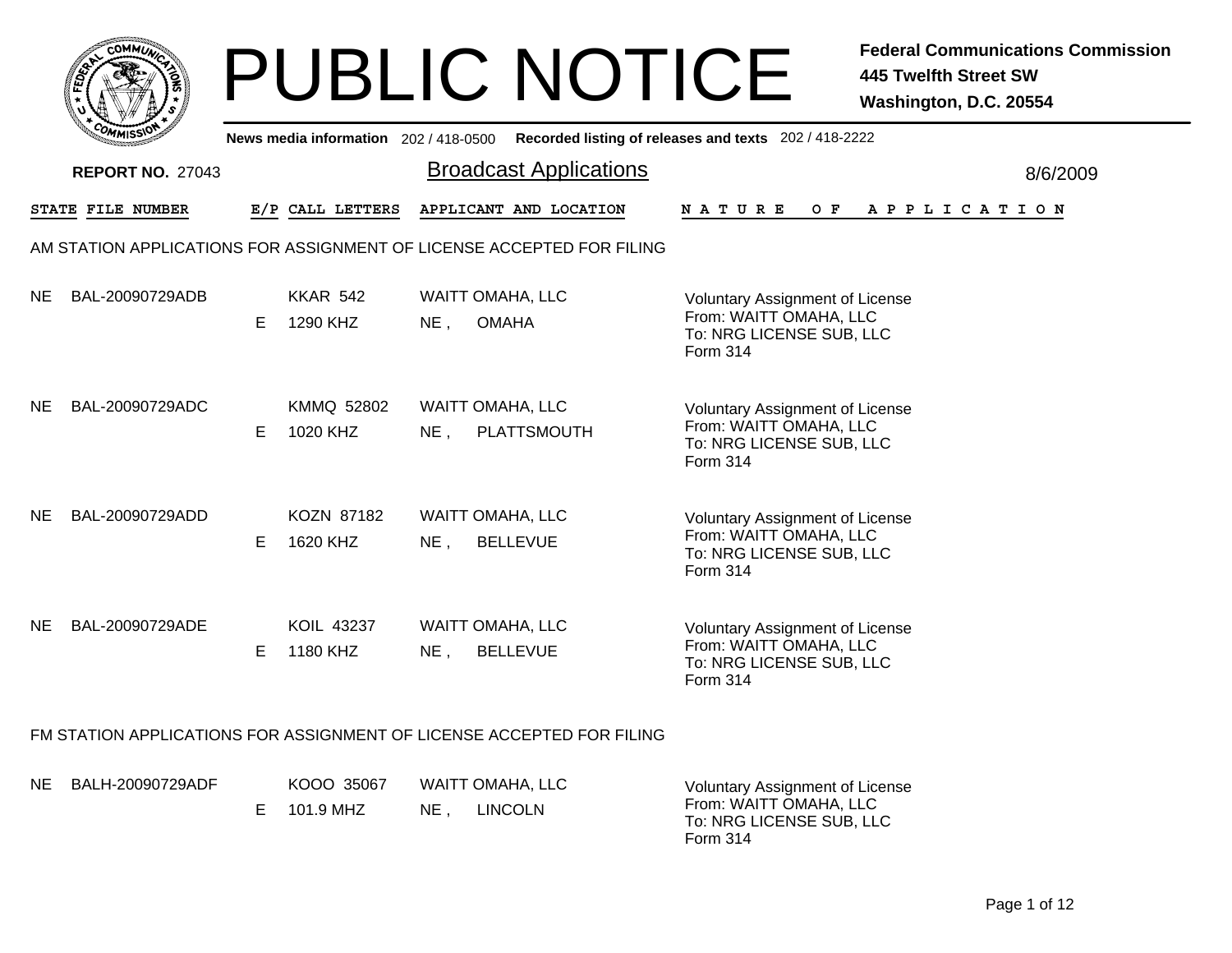|     | сомм <i>и</i>                                                            |    |                                            |                         | <b>PUBLIC NOTICE</b>                                   |                                                                                                                                 | <b>Federal Communications Commission</b><br><b>445 Twelfth Street SW</b><br>Washington, D.C. 20554 |
|-----|--------------------------------------------------------------------------|----|--------------------------------------------|-------------------------|--------------------------------------------------------|---------------------------------------------------------------------------------------------------------------------------------|----------------------------------------------------------------------------------------------------|
|     |                                                                          |    | News media information 202 / 418-0500      |                         | Recorded listing of releases and texts 202 / 418-2222  |                                                                                                                                 |                                                                                                    |
|     | <b>REPORT NO. 27043</b>                                                  |    |                                            |                         | <b>Broadcast Applications</b>                          |                                                                                                                                 | 8/6/2009                                                                                           |
|     | STATE FILE NUMBER                                                        |    | E/P CALL LETTERS                           |                         | APPLICANT AND LOCATION                                 | <b>NATURE</b><br>O F                                                                                                            | A P P L I C A T I O N                                                                              |
|     | FM STATION APPLICATIONS FOR ASSIGNMENT OF LICENSE ACCEPTED FOR FILING    |    |                                            |                         |                                                        |                                                                                                                                 |                                                                                                    |
| IA  | BALH-20090729ADG                                                         | E. | KQKQ-FM 43238 WAITT OMAHA, LLC<br>98.5 MHZ | IA,                     | <b>COUNCIL BLUFFS</b>                                  | <b>Voluntary Assignment of License</b><br>From: WAITT OMAHA, LLC<br>To: NRG LICENSE SUB, LLC<br><b>Form 314</b>                 |                                                                                                    |
| NE. | BALH-20090729ADH                                                         | E. | KBLR-FM 87840 WAITT OMAHA, LLC<br>97.3 MHZ | NE <sub>1</sub>         | <b>BLAIR</b>                                           | <b>Voluntary Assignment of License</b><br>From: WAITT OMAHA, LLC<br>To: NRG LICENSE SUB, LLC<br><b>Form 314</b>                 |                                                                                                    |
| NE. | BALH-20090729ADJ                                                         | E. | KOPW 52801<br>106.9 MHZ                    | COMPANY, INC.<br>$NE$ , | PLATTE BROADCASTING<br>PLATTSMOUTH                     | <b>Voluntary Assignment of License</b><br>To: NRG LICENSE SUB, L.L.C.<br><b>Form 314</b>                                        | From: PLATTE BROADCASTING COMPANY, INC.                                                            |
|     | FM TRANSLATOR APPLICATIONS FOR ASSIGNMENT OF LICENSE ACCEPTED FOR FILING |    |                                            |                         |                                                        |                                                                                                                                 |                                                                                                    |
| KS. | BALFT-20090803ABY                                                        | E. | K296FB 153947<br>107.1 MHZ                 | KS,                     | RADIO ASSIST MINISTRY, INC.<br><b>CHANUTE</b>          | <b>Voluntary Assignment of License</b><br>From: RADIO ASSIST MINISTRY, INC.<br>To: PEARL COMMUNICATIONS GROUP, INC.<br>Form 345 |                                                                                                    |
| OH  | BALFT-20090803ADJ                                                        | E. | 100.3 MHZ                                  | INC.<br>OH,             | W262BN 154527 EDGEWATER BROADCASTING,<br><b>LORAIN</b> | <b>Voluntary Assignment of License</b><br>From: EDGEWATER BROADCASTING, INC.<br>Form 345                                        | To: BLUE CHIP BROADCASTING LICENSES, LTD.                                                          |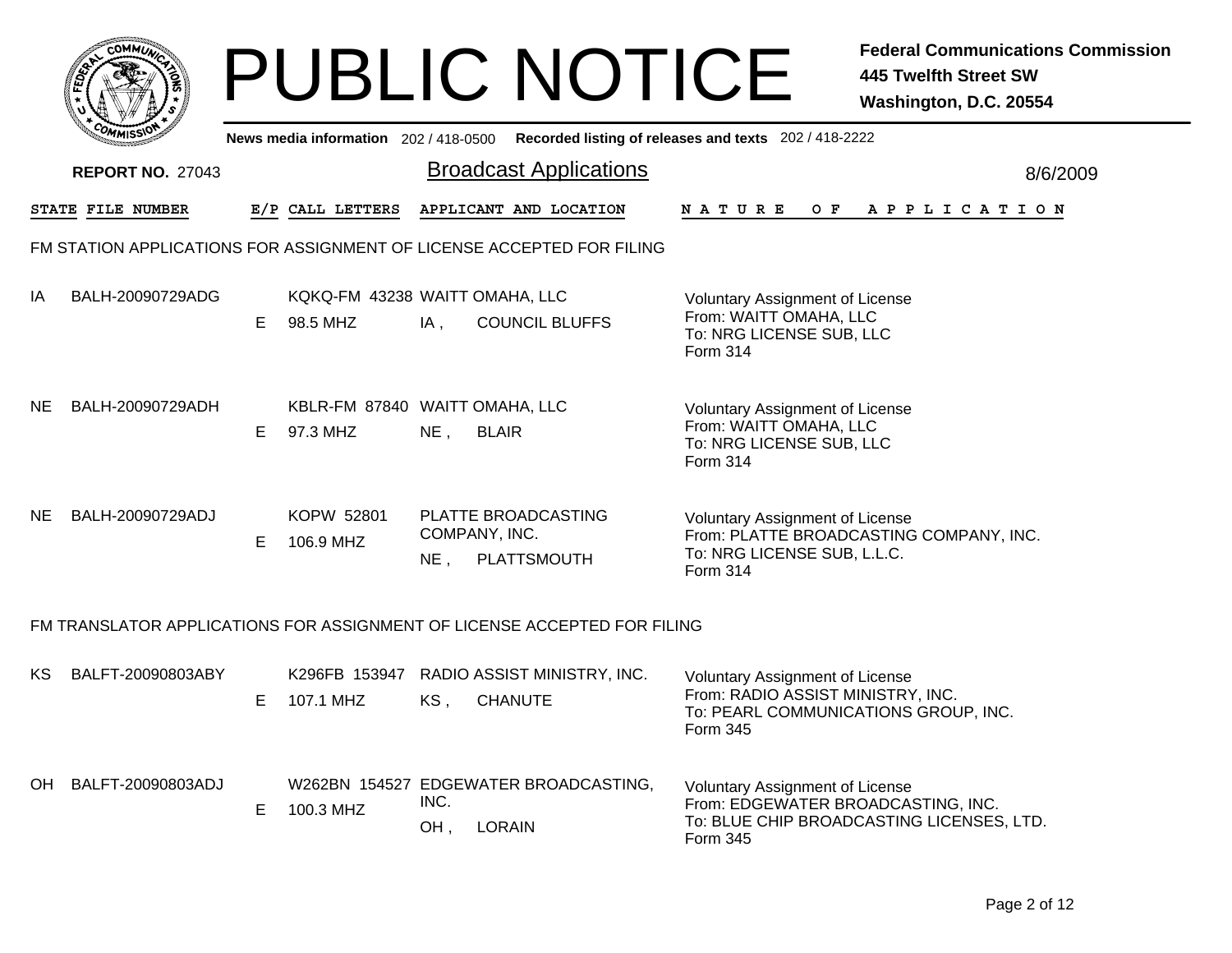|                                                                      |                                                                                      |    | News media information 202 / 418-0500 |                 | <b>PUBLIC NOTICE</b><br>Recorded listing of releases and texts 202 / 418-2222                     |                                                                  |     | <b>Federal Communications Commission</b><br><b>445 Twelfth Street SW</b><br>Washington, D.C. 20554 |  |
|----------------------------------------------------------------------|--------------------------------------------------------------------------------------|----|---------------------------------------|-----------------|---------------------------------------------------------------------------------------------------|------------------------------------------------------------------|-----|----------------------------------------------------------------------------------------------------|--|
|                                                                      | <b>REPORT NO. 27043</b>                                                              |    |                                       |                 | <b>Broadcast Applications</b>                                                                     |                                                                  |     | 8/6/2009                                                                                           |  |
|                                                                      | STATE FILE NUMBER                                                                    |    | E/P CALL LETTERS                      |                 | APPLICANT AND LOCATION                                                                            | <b>NATURE</b>                                                    | O F | A P P L I C A T I O N                                                                              |  |
| AM STATION APPLICATIONS FOR ASSIGNMENT OF PERMIT ACCEPTED FOR FILING |                                                                                      |    |                                       |                 |                                                                                                   |                                                                  |     |                                                                                                    |  |
| CO.                                                                  | BAP-20090803ADS                                                                      | E. | NEW 136873<br>1250 KHZ                | CO <sub>1</sub> | JEFFREY N. EUSTIS<br><b>JOHNSTOWN</b>                                                             | From: JEFFREY N. EUSTIS<br>To: JNE INVESTMENTS, INC.<br>Form 316 |     | Voluntary Assignment of Construction Permit                                                        |  |
|                                                                      | DIGITAL TRANSLATOR OR DIGITAL LPTV APPLICATIONS FOR CP EXTENSION ACCEPTED FOR FILING |    |                                       |                 |                                                                                                   |                                                                  |     |                                                                                                    |  |
| NY.                                                                  | BEP-20090803ADC                                                                      | E. | CHAN-6                                | $NY$ ,          | WNYZ-LP 56043 ISLAND BROADCASTING CO.<br><b>NEW YORK</b>                                          | BDFCDTL-20060206AAE                                              |     | Extension of time to complete digital construction permit:                                         |  |
|                                                                      |                                                                                      |    |                                       |                 | DIGITAL TRANSLATOR OR DIGITAL LPTV APPLICATIONS FOR DIGITAL FLASH CUT ACCEPTED FOR FILING         |                                                                  |     |                                                                                                    |  |
| CA.                                                                  | BDFCDTL-20090803ACP                                                                  | E  | K39EO 17401<br>CHAN-39                | CA,             | THREE ANGELS BROADCASTING Minor change of callsign K39EO.<br>NETWORK, INC.<br>CRESCENT CITY, ETC. |                                                                  |     |                                                                                                    |  |
| CO.                                                                  | BDFCDTL-20090803AFF                                                                  | E. | K41DE 61477<br>CHAN-41                | CO <sub>1</sub> | SAN JUAN BASIN AREA<br>VOC.-TECH.SCH.<br>CORTEZ, ETC.                                             | Minor change of callsign K41DE.                                  |     |                                                                                                    |  |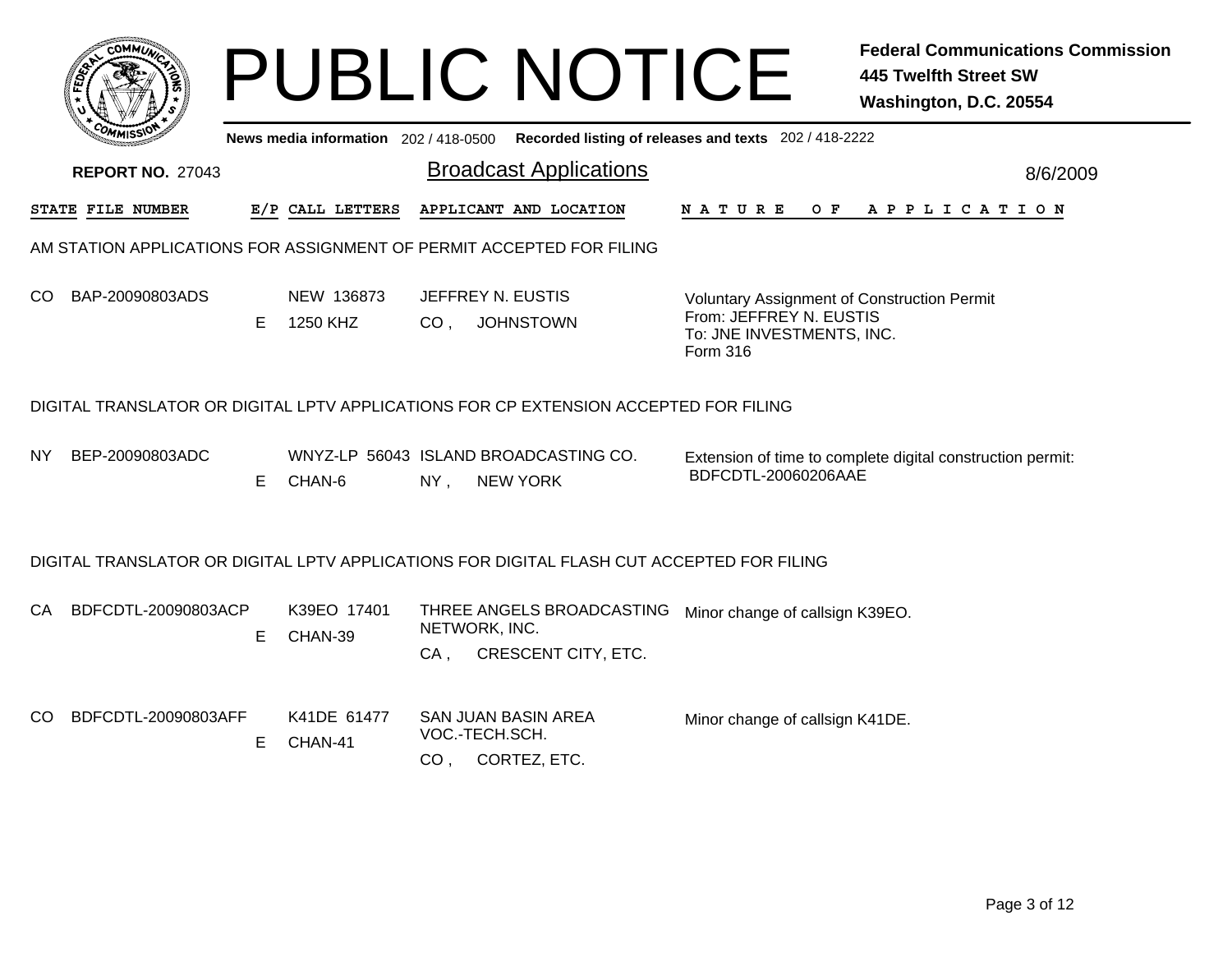|     |                                                                                           |                                     | <b>PUBLIC NOTICE</b>                                                          |                                                       | <b>Federal Communications Commission</b><br><b>445 Twelfth Street SW</b><br>Washington, D.C. 20554 |  |  |  |  |  |
|-----|-------------------------------------------------------------------------------------------|-------------------------------------|-------------------------------------------------------------------------------|-------------------------------------------------------|----------------------------------------------------------------------------------------------------|--|--|--|--|--|
|     |                                                                                           | News media information 202/418-0500 |                                                                               | Recorded listing of releases and texts 202 / 418-2222 |                                                                                                    |  |  |  |  |  |
|     | <b>REPORT NO. 27043</b>                                                                   |                                     | <b>Broadcast Applications</b>                                                 |                                                       | 8/6/2009                                                                                           |  |  |  |  |  |
|     | STATE FILE NUMBER                                                                         | E/P CALL LETTERS                    | APPLICANT AND LOCATION                                                        | O F<br>N A T U R E                                    | A P P L I C A T I O N                                                                              |  |  |  |  |  |
|     | DIGITAL TRANSLATOR OR DIGITAL LPTV APPLICATIONS FOR DIGITAL FLASH CUT ACCEPTED FOR FILING |                                     |                                                                               |                                                       |                                                                                                    |  |  |  |  |  |
| CO. | BDFCDTL-20090803AFP<br>E                                                                  | K31CT 61482<br>CHAN-31              | SOUTHWEST COLORADO TV<br><b>TRANSLATOR ASSOCIATION</b>                        | Minor change of callsign K31CT.                       |                                                                                                    |  |  |  |  |  |
|     |                                                                                           |                                     | CO, CORTEZ                                                                    |                                                       |                                                                                                    |  |  |  |  |  |
| TX. | BDFCDTT-20090803AGX<br>E                                                                  | K38BU 25984<br>CHAN-38              | HANSFORD COUNTY<br><b>TRANSLATOR SYSTEM</b><br><b>GRUVER</b><br>TX ,          | Minor change of callsign K38BU.                       |                                                                                                    |  |  |  |  |  |
| TX. | BDFCDTT-20090803AGY<br>E                                                                  | K40DD 25986<br>CHAN-40              | <b>HANSFORD COUNTY</b><br><b>TRANSLATOR SYSTEM</b><br><b>GRUVER</b><br>TX,    | Minor change of callsign K40DD.                       |                                                                                                    |  |  |  |  |  |
| TX. | BDFCDTT-20090803AGZ<br>E                                                                  | K42CF 25987<br>CHAN-42              | <b>HANSFORD COUNTY</b><br><b>TRANSLATOR SYSTEM</b><br><b>GRUVER</b><br>TX ,   | Minor change of callsign K42CF.                       |                                                                                                    |  |  |  |  |  |
| TX. | BDFCDTT-20090803AHA<br>Е                                                                  | K44CC 25985<br>CHAN-44              | <b>HANSFORD COUNTY</b><br><b>TRANSLATOR SYSTEM</b><br><b>GRUVER</b><br>$TX$ , | Minor change of callsign K44CC.                       |                                                                                                    |  |  |  |  |  |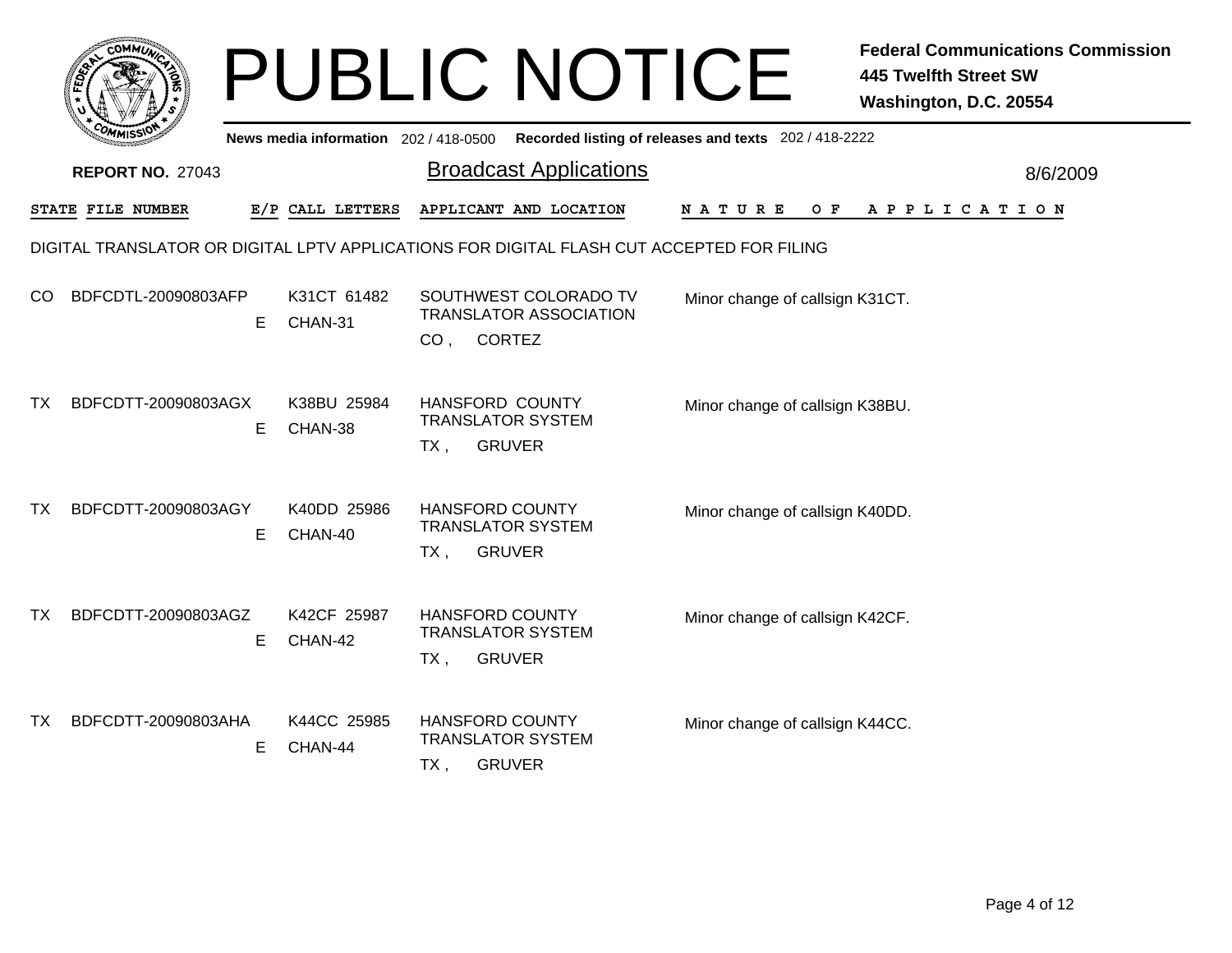|     |                                                                                      |    |                                     |                         | <b>PUBLIC NOTICE</b>                                                       |                                   | <b>Federal Communications Commission</b><br><b>445 Twelfth Street SW</b><br>Washington, D.C. 20554 |
|-----|--------------------------------------------------------------------------------------|----|-------------------------------------|-------------------------|----------------------------------------------------------------------------|-----------------------------------|----------------------------------------------------------------------------------------------------|
|     |                                                                                      |    | News media information 202/418-0500 |                         | Recorded listing of releases and texts 202 / 418-2222                      |                                   |                                                                                                    |
|     | <b>REPORT NO. 27043</b>                                                              |    |                                     |                         | <b>Broadcast Applications</b>                                              |                                   | 8/6/2009                                                                                           |
|     | STATE FILE NUMBER                                                                    |    | E/P CALL LETTERS                    |                         | APPLICANT AND LOCATION                                                     | <b>NATURE</b><br>O F              | APPLICATION                                                                                        |
|     | DIGITAL CLASS A TV APPLICATIONS FOR DISPLACEMENT ACCEPTED FOR FILING                 |    |                                     |                         |                                                                            |                                   |                                                                                                    |
| WA. | BDISDTA-20090803ACR                                                                  | Е  | CHAN-35                             | YAKIMA<br>WA, YAKIMA    | KDHW-LP 10907 CHRISTIAN BROADCASTING OF                                    | Minor change of callsign KDHW-LP. |                                                                                                    |
| CA  | BDISDTA-20090803ADF                                                                  | Е  | K12OZ 57457<br>CHAN-17              | NETWORK, INC.<br>$CA$ , | THREE ANGELS BROADCASTING<br><b>FRESNO</b>                                 | Minor change of callsign K12OZ.   |                                                                                                    |
| TX. | BDISDTA-20090803AEQ                                                                  | Е  | K26GA 67003<br>CHAN-39              | NETWORK, INC.<br>TX,    | THREE ANGELS BROADCASTING<br>TYLER/JACKSONVILLE                            | Minor change of callsign K26GA.   |                                                                                                    |
|     | DIGITAL TRANSLATOR OR DIGITAL LPTV APPLICATIONS FOR DISPLACEMENT ACCEPTED FOR FILING |    |                                     |                         |                                                                            |                                   |                                                                                                    |
| CA  | BDISDTL-20090803AEE                                                                  | E. | K03HK 14300<br>CHAN-25              | NETWORK, INC.<br>$CA$ , | THREE ANGELS BROADCASTING<br><b>FRESNO</b>                                 | Minor change of callsign K03HK.   |                                                                                                    |
| CO. | BDISDTL-20090803AFY                                                                  | E. | K20DI 61473<br>CHAN-17              |                         | SOUTHWEST COLORADO TV<br><b>TRANSLATOR ASSOCIATION</b><br>CO, CORTEZ, ETC. | Minor change of callsign K20DI.   |                                                                                                    |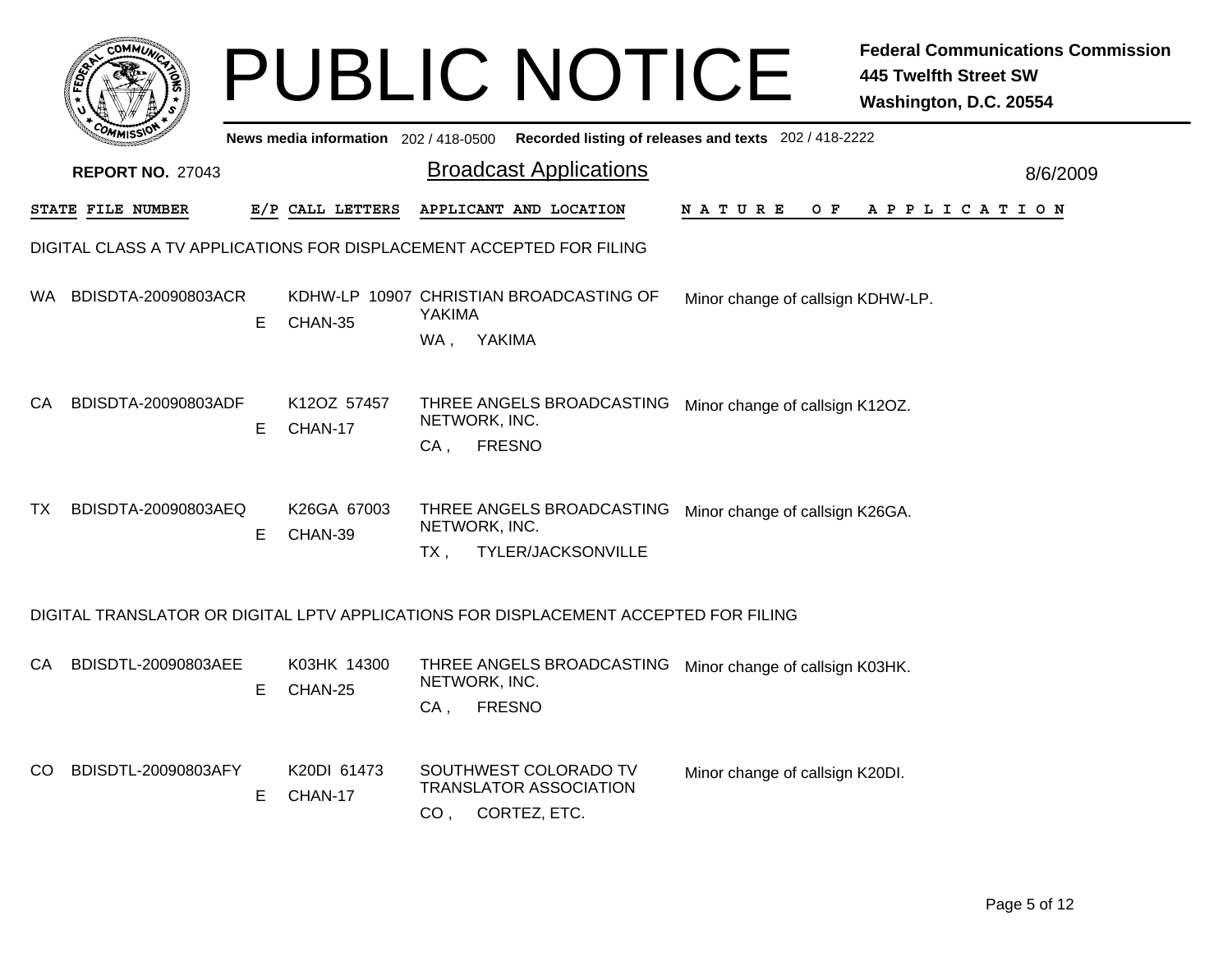|     |                                                                                          |    |                                       | <b>PUBLIC NOTICE</b>                                            |                                                       | <b>Federal Communications Commission</b><br><b>445 Twelfth Street SW</b><br>Washington, D.C. 20554 |  |  |  |
|-----|------------------------------------------------------------------------------------------|----|---------------------------------------|-----------------------------------------------------------------|-------------------------------------------------------|----------------------------------------------------------------------------------------------------|--|--|--|
|     |                                                                                          |    | News media information 202 / 418-0500 |                                                                 | Recorded listing of releases and texts 202 / 418-2222 |                                                                                                    |  |  |  |
|     | <b>REPORT NO. 27043</b>                                                                  |    |                                       | <b>Broadcast Applications</b>                                   |                                                       | 8/6/2009                                                                                           |  |  |  |
|     | STATE FILE NUMBER                                                                        |    | E/P CALL LETTERS                      | APPLICANT AND LOCATION                                          | N A T U R E<br>O F                                    | A P P L I C A T I O N                                                                              |  |  |  |
|     | DIGITAL TRANSLATOR OR DIGITAL LPTV APPLICATIONS FOR LICENSE TO COVER ACCEPTED FOR FILING |    |                                       |                                                                 |                                                       |                                                                                                    |  |  |  |
| МT  | BLDTV-20090803ACH                                                                        | E. | K13KH 67459<br>CHAN-13                | <b>TOWNSEND TV DISTRICT</b><br><b>TOWNSEND</b><br>MT,           | callsign K13KH.                                       | License to cover construction permit no: BDFCDTV-20090714AAC,                                      |  |  |  |
| мт  | BLDTV-20090803ACI                                                                        | Е  | K07EJ-D 67458<br>CHAN-7               | <b>TOWNSEND TV DISTRICT</b><br>$MT$ ,<br><b>TOWNSEND</b>        | callsign K07EJ-D.                                     | License to cover construction permit no: BDFCDTV-20090713ACV,                                      |  |  |  |
| DE  | BLDTL-20090803ADW                                                                        | E  | W48DP 127219<br>CHAN-48               | EICB-TV EAST, LLC<br>$DE$ ,<br><b>GEORGETOWN</b>                | callsign W48DP.                                       | License to cover construction permit no: BDFCDTL-20090331ASI,                                      |  |  |  |
| MD. | BLDTL-20090803ADY                                                                        | Е  | CHAN-35                               | W35CS 131136 EICB-TV EAST, LLC<br>MD, OCEAN CITY                | callsign W35CS.                                       | License to cover construction permit no: BDFCDTL-20090324ADK,                                      |  |  |  |
| CO. | BLDTL-20090803AEA                                                                        | E  | <b>KHGS-LP</b><br>126700<br>CHAN-39   | EICB-TV EAST, LLC<br><b>GLENWOOD SPRINGS</b><br>CO <sub>1</sub> | callsign KHGS-LP.                                     | License to cover construction permit no: BDFCDTL-20090529ALU,                                      |  |  |  |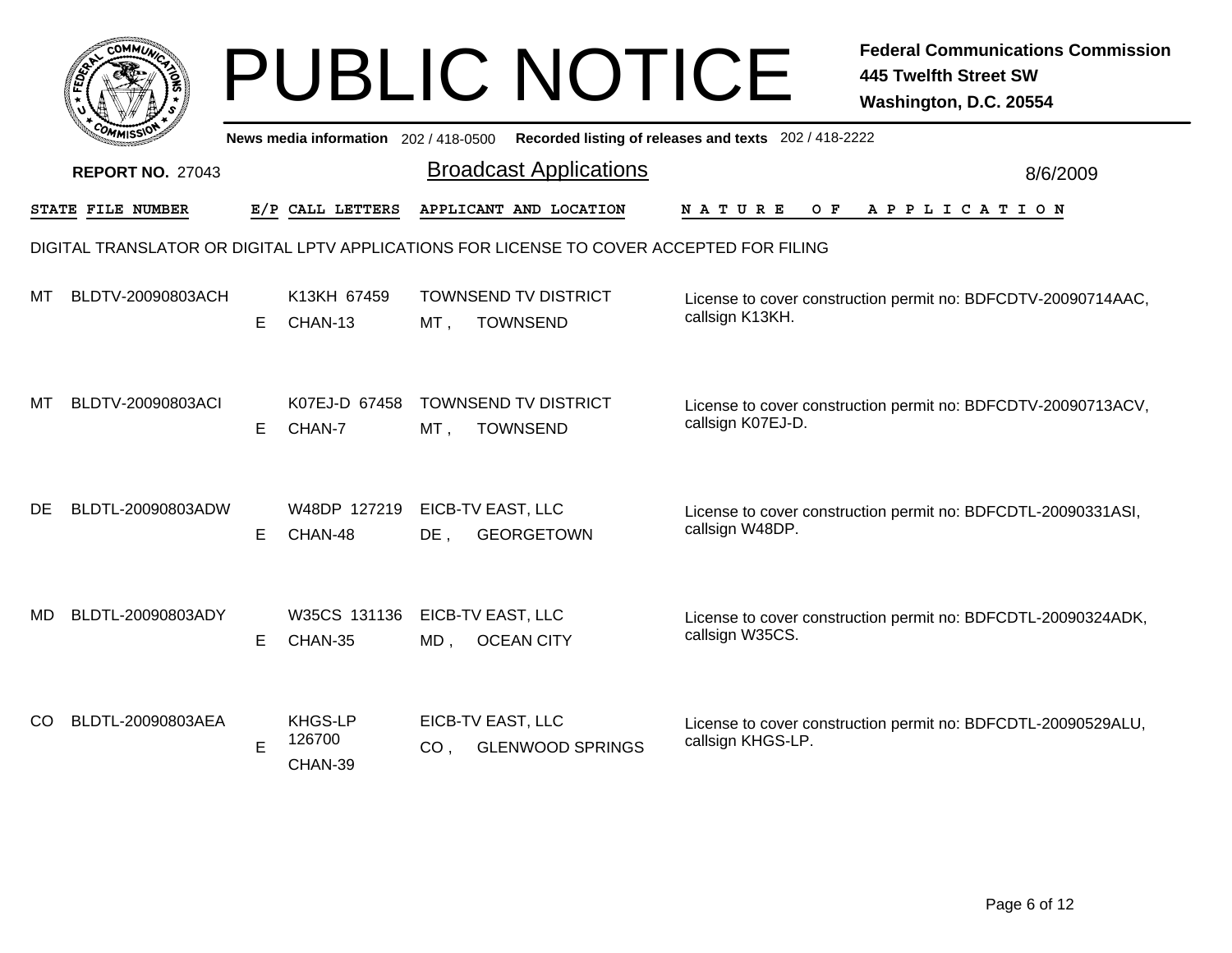|                                                                  | <b>COMMI</b>                                                     |    |                               |                   | <b>PUBLIC NOTICE</b>                                                                        |                    | <b>Federal Communications Commission</b><br><b>445 Twelfth Street SW</b><br>Washington, D.C. 20554 |  |  |
|------------------------------------------------------------------|------------------------------------------------------------------|----|-------------------------------|-------------------|---------------------------------------------------------------------------------------------|--------------------|----------------------------------------------------------------------------------------------------|--|--|
|                                                                  |                                                                  |    |                               |                   | News media information 202 / 418-0500 Recorded listing of releases and texts 202 / 418-2222 |                    |                                                                                                    |  |  |
|                                                                  | <b>REPORT NO. 27043</b>                                          |    |                               |                   | <b>Broadcast Applications</b>                                                               |                    | 8/6/2009                                                                                           |  |  |
|                                                                  | <b>STATE FILE NUMBER</b>                                         |    | E/P CALL LETTERS              |                   | APPLICANT AND LOCATION                                                                      | N A T U R E<br>O F | A P P L I C A T I O N                                                                              |  |  |
| DIGITAL TV APPLICATIONS FOR LICENSE TO COVER ACCEPTED FOR FILING |                                                                  |    |                               |                   |                                                                                             |                    |                                                                                                    |  |  |
| VA.                                                              | BLCDT-20090803ABS                                                | E. | <b>WWBT 30833</b><br>CHAN-12  | <b>LLC</b><br>VA, | WWBT LICENSE SUBSIDIARY,<br><b>RICHMOND</b>                                                 | callsign WWBT.     | License to cover construction permit no: BMPCDT-20090724ADI,                                       |  |  |
| AR                                                               | BLCDT-20090803ABV                                                | E. | KAIT 13988<br>CHAN-8          | AR,               | KAIT LICENSE SUBSIDIARY, LLC<br><b>JONESBORO</b>                                            | callsign KAIT.     | License to cover construction permit no: BMPCDT-20080619ABM,                                       |  |  |
|                                                                  | FM STATION APPLICATIONS FOR LICENSE TO COVER ACCEPTED FOR FILING |    |                               |                   |                                                                                             |                    |                                                                                                    |  |  |
| TX                                                               | BLH-20090803ACS                                                  | Е  | KOME-FM<br>165950<br>95.3 MHZ | TX,               | LKCM RADIO GROUP, LP<br><b>MERIDIAN</b>                                                     | License to cover.  |                                                                                                    |  |  |
| AR I                                                             | BLED-20090803AEH                                                 | E  | KJSB 106689<br>88.3 MHZ       | AR,               | <b>AMERICAN FAMILY</b><br><b>ASSOCIATION</b><br><b>JONESBORO</b>                            | License to cover.  |                                                                                                    |  |  |
|                                                                  | MO BLED-20090803AFD                                              | E. | KITG 175649<br>89.5 MHZ       |                   | CALVARY CHAPEL OF JOPLIN<br>MO, SARCOXIE                                                    | License to cover.  |                                                                                                    |  |  |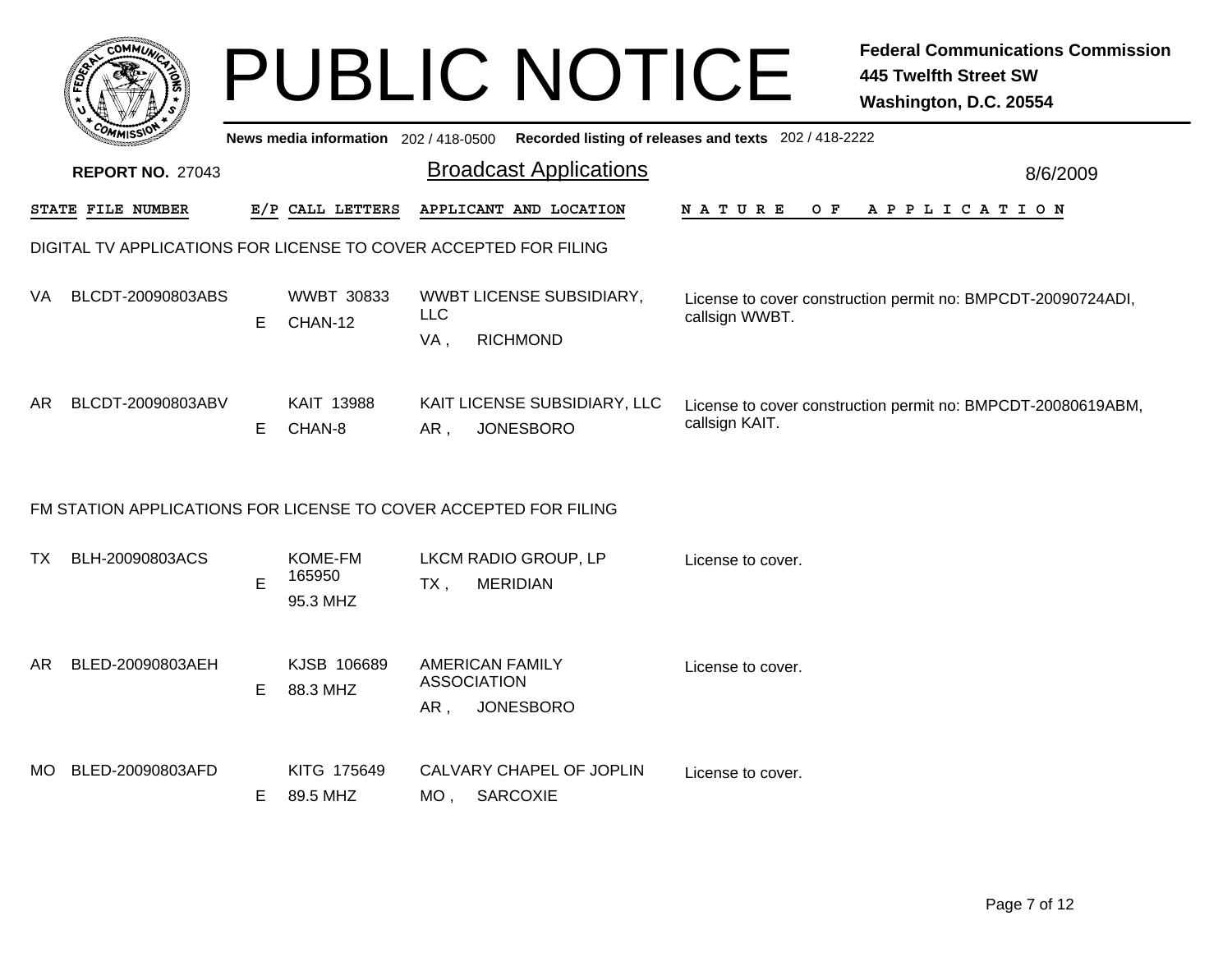| $c$ <sub>O</sub> MM $\vec{u}$ |                                                                                              |    |                                     | <b>PUBLIC NOTICE</b>                                                                                     | <b>Federal Communications Commission</b><br><b>445 Twelfth Street SW</b><br>Washington, D.C. 20554 |                       |  |  |  |  |
|-------------------------------|----------------------------------------------------------------------------------------------|----|-------------------------------------|----------------------------------------------------------------------------------------------------------|----------------------------------------------------------------------------------------------------|-----------------------|--|--|--|--|
|                               |                                                                                              |    | News media information 202/418-0500 |                                                                                                          | Recorded listing of releases and texts 202 / 418-2222                                              |                       |  |  |  |  |
|                               | <b>REPORT NO. 27043</b>                                                                      |    |                                     | <b>Broadcast Applications</b>                                                                            |                                                                                                    | 8/6/2009              |  |  |  |  |
|                               | STATE FILE NUMBER                                                                            |    | E/P CALL LETTERS                    | APPLICANT AND LOCATION                                                                                   | N A T U R E<br>O F                                                                                 | A P P L I C A T I O N |  |  |  |  |
|                               |                                                                                              |    |                                     | FM AUXILIARY TRANSMITTING ANTENNA APPLICATIONS FOR LICENSE TO COVER AUXILIARY PERMIT ACCEPTED FOR FILING |                                                                                                    |                       |  |  |  |  |
| IL                            | BXLH-20090803ACJ                                                                             | E. | WIXY 58539<br>100.3 MHZ             | SAGA COMMUNICATIONS OF<br>ILLINOIS, LLC<br><b>CHAMPAIGN</b><br>IL,                                       | License to cover auxiliary permit.                                                                 |                       |  |  |  |  |
| IL                            | BXLH-20090803ACM                                                                             | E. | <b>WXTT 28195</b><br>99.1 MHZ       | SAGA COMMUNICATIONS OF<br>ILLINOIS, LLC<br><b>SAVOY</b><br>IL,                                           | License to cover auxiliary permit.                                                                 |                       |  |  |  |  |
|                               | AM STATION APPLICATIONS FOR MAJOR MODIFICATION TO A LICENSED FACILITY APPLICATION FOR REVIEW |    |                                     |                                                                                                          |                                                                                                    |                       |  |  |  |  |

MIBMJP-20040126AJD

E 1160 KHZ

WCXI 10475 BIRACH BROADCASTING**CORPORATION** MI, , FENTON

Major change in licensed facilities.

Section 307(b) showing filed 10/25/05

Settlement filed 10/27/2005

Settlement Agreement and Application dismissed by DA 09-1494 07/01/2009

Application for Review Filed 07/13/2009 by BIRACH BROADCASTING CORPORATION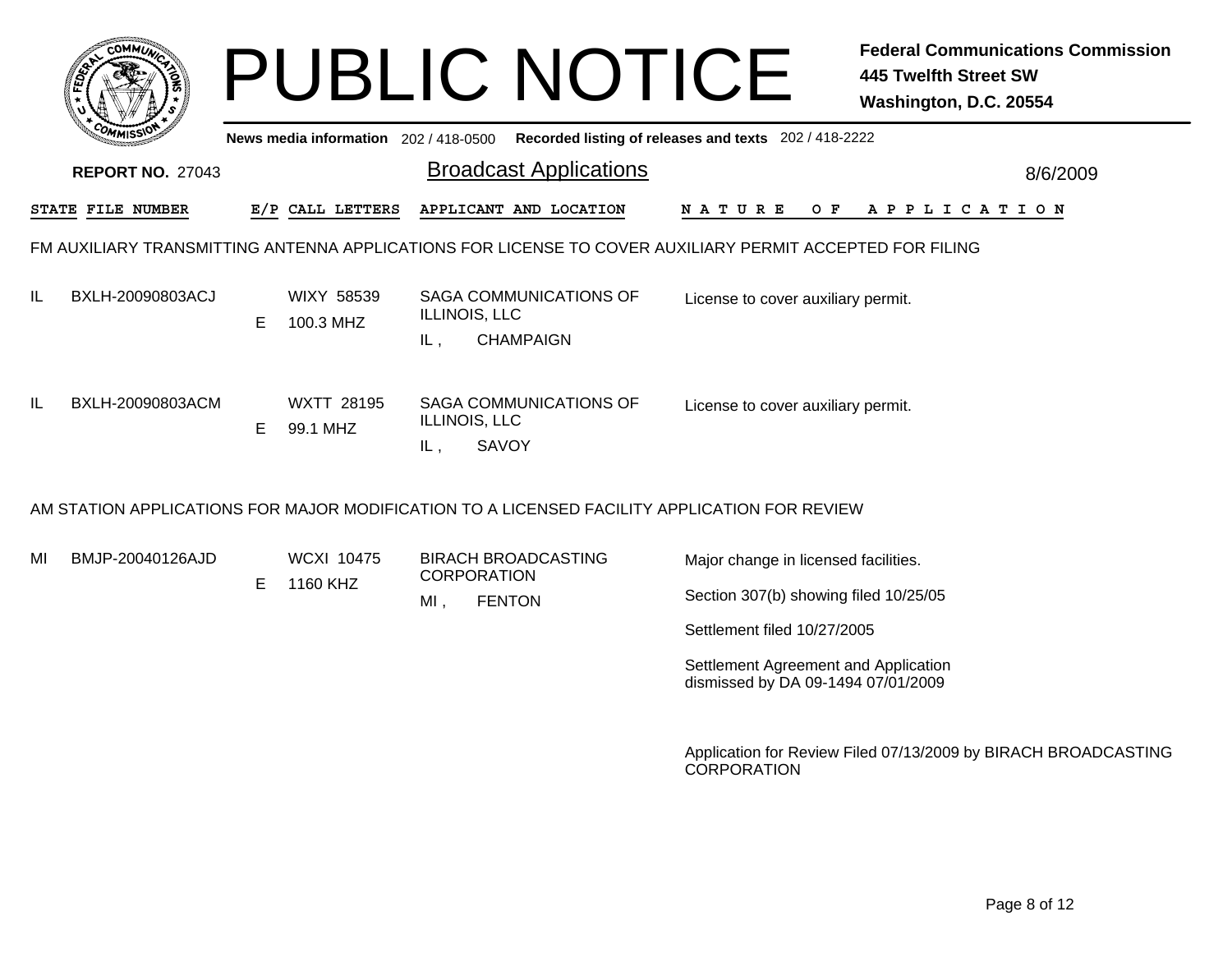|    | MMUNICT<br>c۵۱ |    |
|----|----------------|----|
| É, |                | Ğ. |
|    |                |    |
|    | COMI<br>MISS   |    |

## PUBLIC NOTICE **Federal Communications Commission 445 Twelfth Street SW Washington, D.C. 20554**

Broadcast Applications 8/6/2009 **News media information** 202 / 418-0500 **Recorded listing of releases and texts** 202 / 418-2222 **REPORT NO.** 27043**STATE FILE NUMBER E/P CALL LETTERS APPLICANT AND LOCATION N A T U R E O F A P P L I C A T I O N** AM STATION APPLICATIONS FOR MAJOR MODIFICATION TO A LICENSED FACILITY APPLICATION FOR REVIEWWCXI 10475 BIRACH BROADCASTING**CORPORATION** MIMI. , FENTON BMJP-20051026AAJE 1160 KHZ AM Auction 84Major change in licensed facilities. Engineering Amendment filed 09/05/2007 Engineering Amendment filed 10/14/2008 Engineering Amendment filed 02/04/2009 Engineering Amendment filed 03/17/2009 Settlement Agreement and Application dismissed by DA 09-1494 07/01/2009 Application for Review Filed 07/13/2009 by BIRACH BROADCASTING **CORPORATION** FM TRANSLATOR APPLICATIONS FOR MINOR AMENDMENT TO A CONSTRUCTION PERMIT RECEIVEDNH W299AM 84807 LISBON COMMUNICATIONS, INC. NH. , LEBANON BPFT-20090121AHXE 107.7 MHZ Engineering Amendment filed 08/03/2009 FM STATION APPLICATIONS FOR MINOR CHANGE TO A LICENSED FACILITY ACCEPTED FOR FILINGWA KGY-FM 34485 KGY, INC. BPH-20090729ADAWA , MCCLEARY E 96.9 MHZ Minor change in licensed facilities.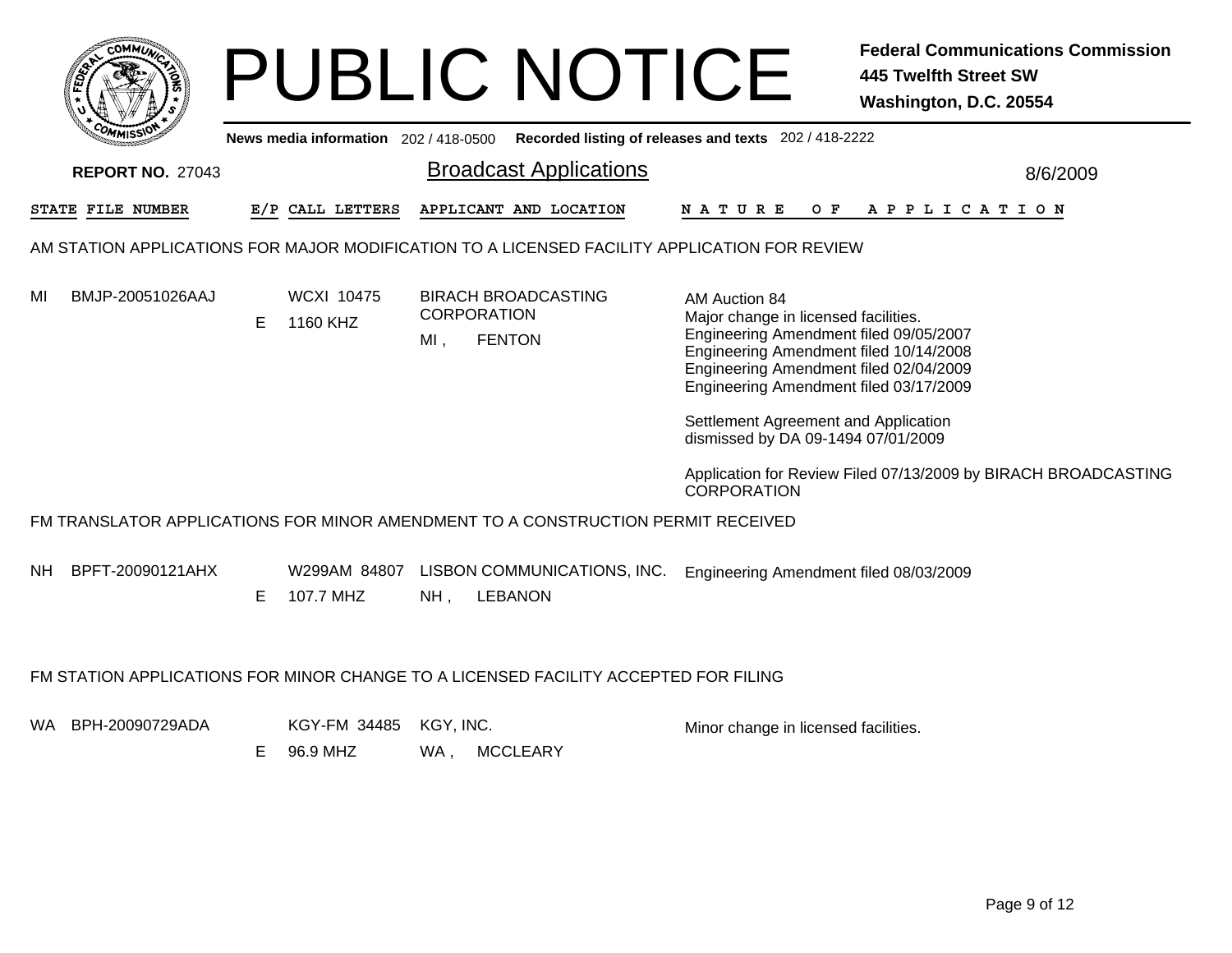|                                                                                        |                          |    |                                               |                      | <b>PUBLIC NOTICE</b>                                                                    |                                      | <b>Federal Communications Commission</b><br><b>445 Twelfth Street SW</b><br>Washington, D.C. 20554 |  |  |
|----------------------------------------------------------------------------------------|--------------------------|----|-----------------------------------------------|----------------------|-----------------------------------------------------------------------------------------|--------------------------------------|----------------------------------------------------------------------------------------------------|--|--|
|                                                                                        |                          |    |                                               |                      | News media information 202/418-0500 Recorded listing of releases and texts 202/418-2222 |                                      |                                                                                                    |  |  |
|                                                                                        | <b>REPORT NO. 27043</b>  |    |                                               |                      | <b>Broadcast Applications</b>                                                           |                                      | 8/6/2009                                                                                           |  |  |
|                                                                                        | <b>STATE FILE NUMBER</b> |    | E/P CALL LETTERS                              |                      | APPLICANT AND LOCATION                                                                  | N A T U R E                          | OF APPLICATION                                                                                     |  |  |
| FM STATION APPLICATIONS FOR MINOR CHANGE TO A LICENSED FACILITY ACCEPTED FOR FILING    |                          |    |                                               |                      |                                                                                         |                                      |                                                                                                    |  |  |
|                                                                                        | AK BPED-20090803ADX      | E. | KXKM 65236<br>89.7 MHZ                        | AK,                  | TERMINAL RADIO, INC<br><b>MCCARTHY</b>                                                  | Minor change in licensed facilities. |                                                                                                    |  |  |
| FM TRANSLATOR APPLICATIONS FOR MINOR CHANGE TO A LICENSED FACILITY ACCEPTED FOR FILING |                          |    |                                               |                      |                                                                                         |                                      |                                                                                                    |  |  |
| AK                                                                                     | BPFT-20090803ADZ         | E. | K201CL 65237<br>88.1 MHZ                      | AK,                  | TERMINAL RADIO, INC.<br><b>TATITLEK</b>                                                 |                                      | Minor change in licensed facilities, callsign K201CL.                                              |  |  |
| AΖ                                                                                     | BPFT-20090803AET         | E. | K240BD 33804<br>95.9 MHZ                      | 1TV.COM, INC.<br>AZ, | PUNKIN CENTER, ETC.                                                                     |                                      | Minor change in licensed facilities, callsign K240BD.                                              |  |  |
| KS.                                                                                    | BPFT-20090803AFA         | E. | K275BD 149164 ZIMMER RADIO, INC.<br>102.9 MHZ | KS,                  | <b>PITTSBURG</b>                                                                        |                                      | Minor change in licensed facilities, callsign K275BD.                                              |  |  |
| CO                                                                                     | BPFT-20090803AFU         | E. | K258AS 142169 SKANDIA, LLC<br>99.7 MHZ        | CO <sub>1</sub>      | <b>BRECKENRIDGE</b>                                                                     |                                      | Minor change in licensed facilities, callsign K258AS.                                              |  |  |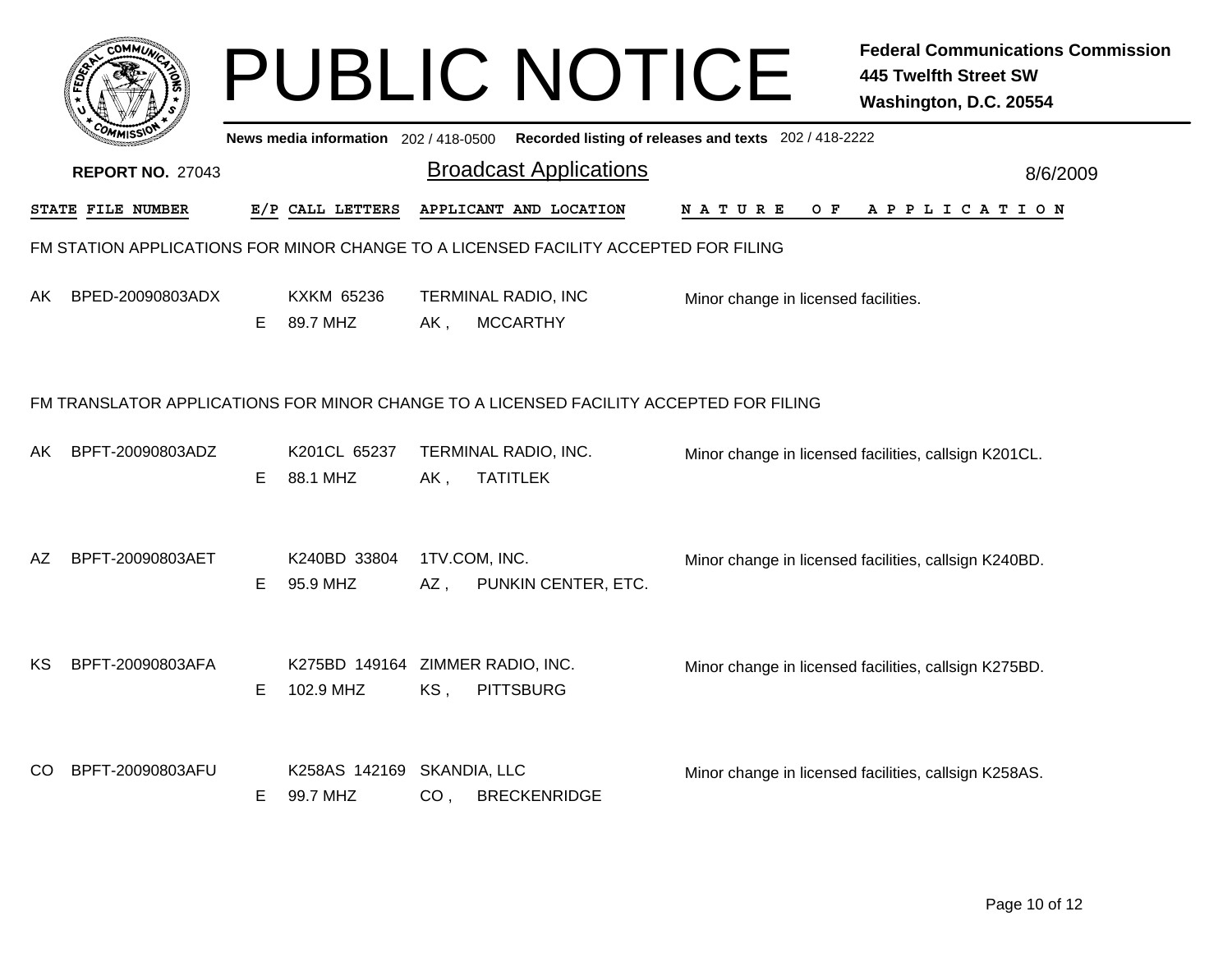|               | COMMU                                                                                                  |    |                                     |                          | <b>PUBLIC NOTICE</b>                                                                                         |                                                                         | <b>Federal Communications Commission</b><br><b>445 Twelfth Street SW</b><br>Washington, D.C. 20554 |  |  |  |  |
|---------------|--------------------------------------------------------------------------------------------------------|----|-------------------------------------|--------------------------|--------------------------------------------------------------------------------------------------------------|-------------------------------------------------------------------------|----------------------------------------------------------------------------------------------------|--|--|--|--|
|               |                                                                                                        |    | News media information 202/418-0500 |                          | Recorded listing of releases and texts 202 / 418-2222                                                        |                                                                         |                                                                                                    |  |  |  |  |
|               | <b>REPORT NO. 27043</b>                                                                                |    |                                     |                          | <b>Broadcast Applications</b>                                                                                |                                                                         | 8/6/2009                                                                                           |  |  |  |  |
|               | STATE FILE NUMBER                                                                                      |    | E/P CALL LETTERS                    |                          | APPLICANT AND LOCATION                                                                                       | N A T U R E<br>O F                                                      | A P P L I C A T I O N                                                                              |  |  |  |  |
|               | LOW POWER FM APPLICATIONS FOR MINOR CHANGE TO A LICENSED FACILITY ACCEPTED FOR FILING                  |    |                                     |                          |                                                                                                              |                                                                         |                                                                                                    |  |  |  |  |
| LA            | BPL-20090803AGN                                                                                        | E  | WHYR-LP<br>123985<br>96.9 MHZ       | <b>ETHICS INC</b><br>LA, | <b>BATON ROUGE</b>                                                                                           |                                                                         | Low Power FM minor change in licensed facilities.                                                  |  |  |  |  |
|               | TV TRANSLATOR OR LPTV STATION APPLICATIONS FOR MINOR CHANGE TO A LICENSED FACILITY ACCEPTED FOR FILING |    |                                     |                          |                                                                                                              |                                                                         |                                                                                                    |  |  |  |  |
| ΚS            | BPTTL-20090803AGI                                                                                      | E. | K32HB 125161<br>CHAN-32             | KS,                      | EICB-TV EAST, LLC<br><b>MANHATTAN</b>                                                                        |                                                                         | Minor change in licensed facilities, callsign K32HB.                                               |  |  |  |  |
| <b>FILING</b> |                                                                                                        |    |                                     |                          | DIGITAL TRANSLATOR OR DIGITAL LPTV APPLICATIONS FOR MINOR MODIFICATION TO A CONSTRUCTION PERMIT ACCEPTED FOR |                                                                         |                                                                                                    |  |  |  |  |
| MO.           | BMPDTL-20090803AEL                                                                                     | E  | <b>KPTN-LD</b><br>167688<br>CHAN-27 |                          | MAKO COMMUNICATIONS, LLC<br>MO, ST. LOUIS                                                                    | Modification of construction permit file number<br>BDCCDTL-20061005AAZ. |                                                                                                    |  |  |  |  |
|               |                                                                                                        |    |                                     |                          | FM STATION APPLICATIONS FOR MINOR MODIFICATION TO A CONSTRUCTION PERMIT ACCEPTED FOR FILING                  |                                                                         |                                                                                                    |  |  |  |  |
| SC            | BMPH-20090803ACL                                                                                       | E. | NEW 166080<br>95.3 MHZ              | SC,                      | WISDOM, LLC<br>DUE WEST                                                                                      | Mod of CP to chg                                                        |                                                                                                    |  |  |  |  |